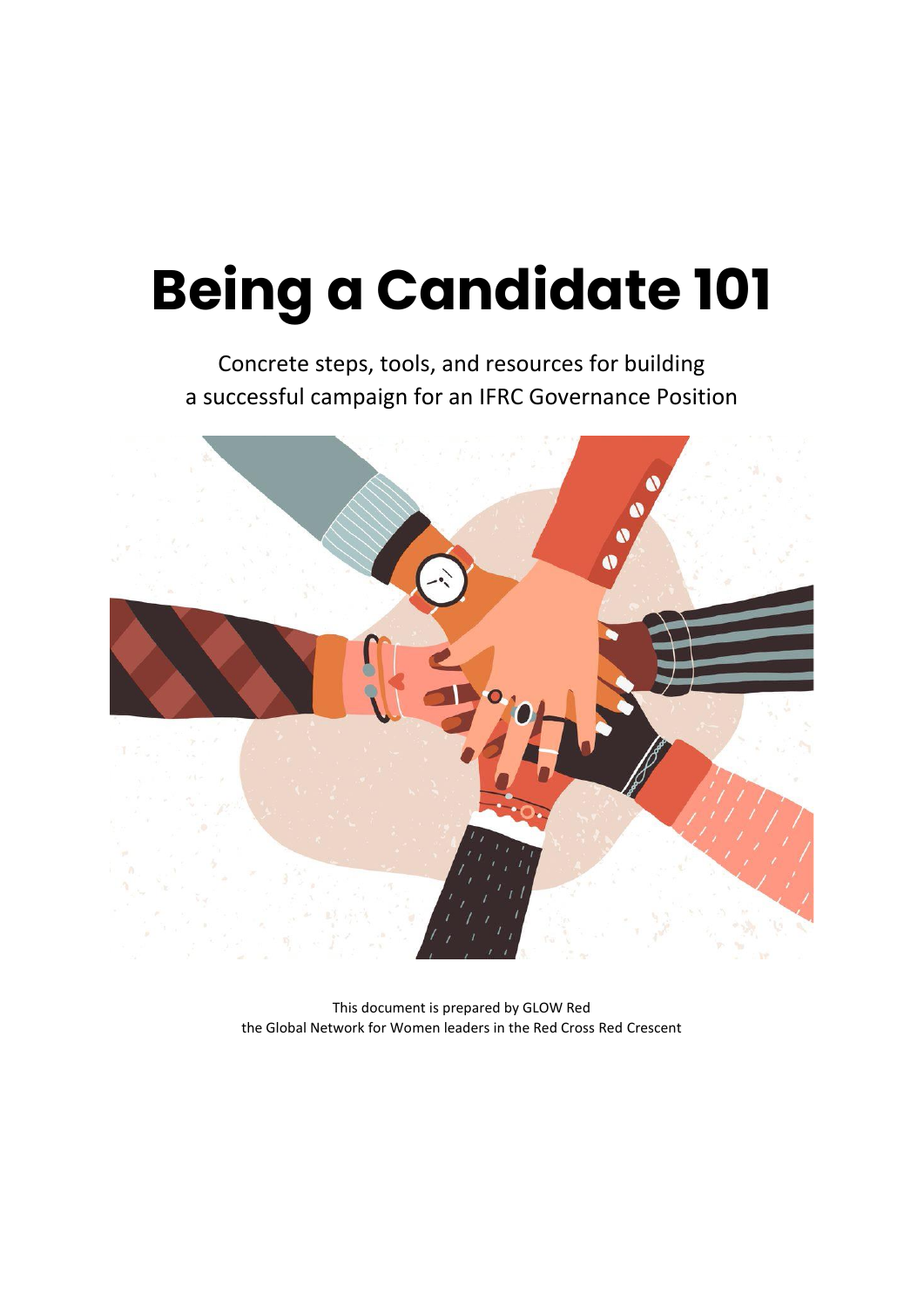# **Content**

| Introduction                                                                          | 3              |
|---------------------------------------------------------------------------------------|----------------|
| <b>Readings and regulations</b>                                                       | 3              |
| Running your candidature - step by step                                               | 4              |
| Step 1: Understanding the Position and Getting the support from your National Society | 4              |
| Step 2: Setting up your campaign team                                                 | 5              |
| Step 3: Reaching out and Checking the Temperature                                     | 5              |
| Step 4: Announce your candidature                                                     | 6              |
| Step 5: Crafting your message                                                         | 6              |
| Step 6: Deliver your message                                                          | $\overline{7}$ |
| Step 7: Personal connections                                                          | 9              |
| Step 8: Personal presence before the General Assembly                                 | 10             |
| Step 8: Personal presence during the General Assembly                                 | 10             |
| Step 9: The Results of the Election                                                   | 10             |
| Being an effective board member                                                       | 11             |
| Annex 1: International Governance positions elected in 2022                           |                |
| President                                                                             | 12             |
| Vice-presidents (one per statutory region and one ex-officio: Switzerland)            | 12             |
| National Society members (5 per statutory region)                                     | 13             |
| <b>Nominations</b>                                                                    | 13             |
| Possible profile of candidates                                                        | 13             |
| Annex 2: Suggested members to recruit for a campaign team                             | 14             |
| Annex 3: Making a campaign video [with your phone]                                    | 15             |
| <b>Annex 4: GANTT-chart</b>                                                           | 18             |

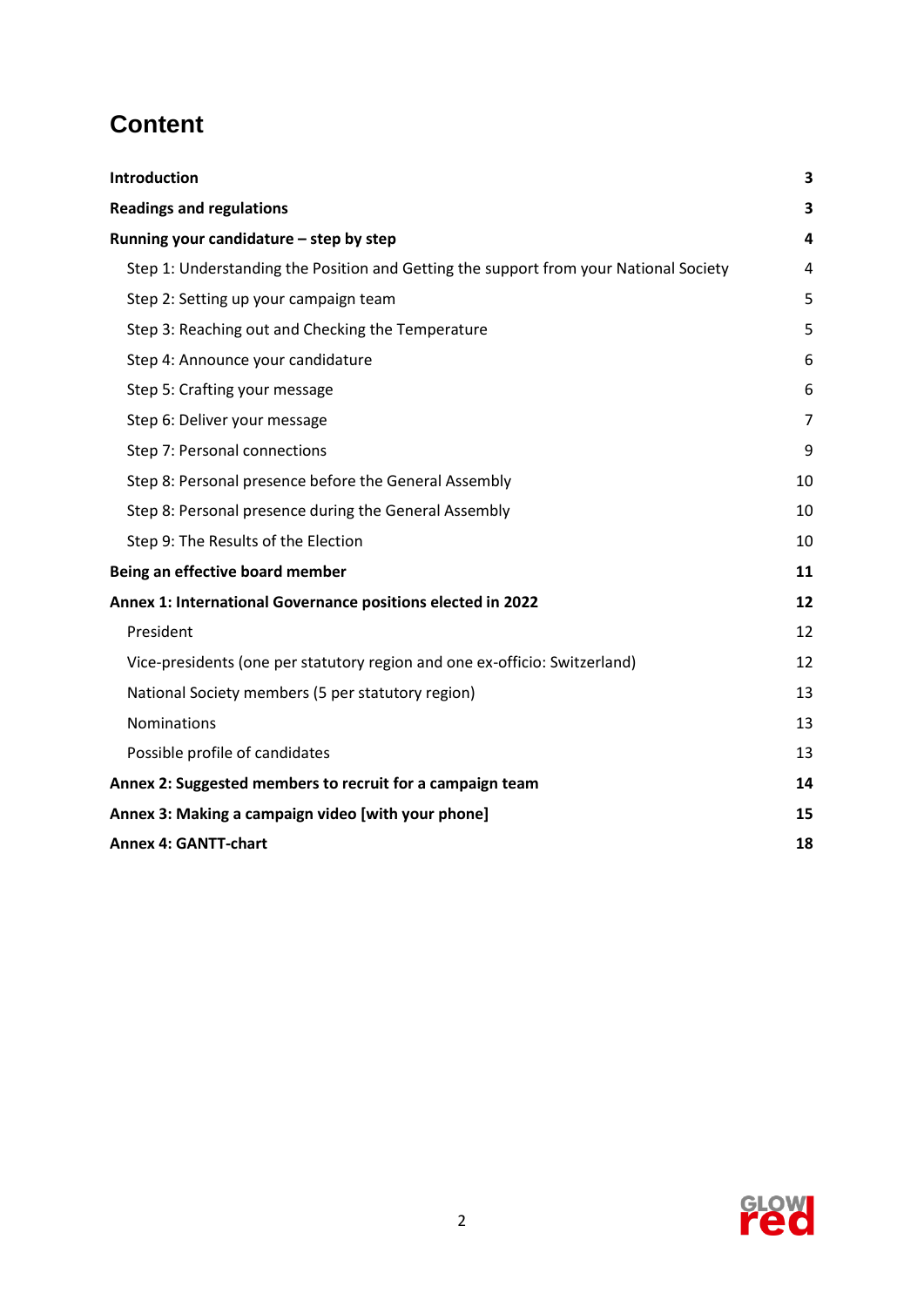# <span id="page-2-0"></span>**Introduction**

This guide aims to support candidates running for governance positions on the IFRC Governing Board as well as other IFRC commissions and committees and the Standing Commission of the Red Cross and Red Crescent. It is based on the shared knowledge and experiences in the GLOW Red Governance leadership training (October 2020, February 2021, and September 2021), recommendations from previously successful candidates, and the rules and guidelines provided by the IFRC.

GLOW Red has created this guide to support both female candidates running for governance positions and the teams supporting them. The guide contains a list of readings and regulations that are important for all candidates to familiarise themselves with, as well as a step-by-step guide on running a campaign. In the annexes you will find concrete tools to use in the process.

GLOW Red is committed to two overarching goals: changing the electoral face of the International Governance of the Movement by 2022, and increasing the pipeline of future female leaders in the Red Cross Red Crescent Movement. It should be noted that members of the GLOW Red network are expected to commit to: contributing, identifying, and encouraging qualified senior women leaders to run for governance positions. Additionally, members are encouraged to build support throughout the RCRC Movement for the principle of women candidature and gender parity. However, being a member of GLOW Red does not mean you are expected to run for governance positions yourself nor are you or your National Society (NS) expected to support specific candidates.

# <span id="page-2-1"></span>**Readings and regulations**

Becoming familiar with rules, regulations and statutes of the RCRC Movement is key to being a successful candidate. Below is a compiled list of key documents that you are recommended to read before running:

- ◻ IFRC Constitution
	- **•** Find here in **English, [French,](https://www.ifrc.org/fr/media/49041) [Spanish](https://www.ifrc.org/es/media/49041) and [Arabic.](https://www.ifrc.org/ar/statutory-texts)**
- ◻ IFRC Rules of Procedure
	- Find here in [English,](https://www.ifrc.org/statutory-texts) [French,](https://www.ifrc.org/fr/media/49041) [Spanish](https://www.ifrc.org/es/media/49041) and [Arabic.](https://www.ifrc.org/ar/statutory-texts)
- ◻ Statutes and Rules of procedure of the International Red Cross Red Crescent Movement
	- [Find here in English, French, Spanish and Arabic.](https://standcom.ch/statutes-and-rules-of-procedure/)

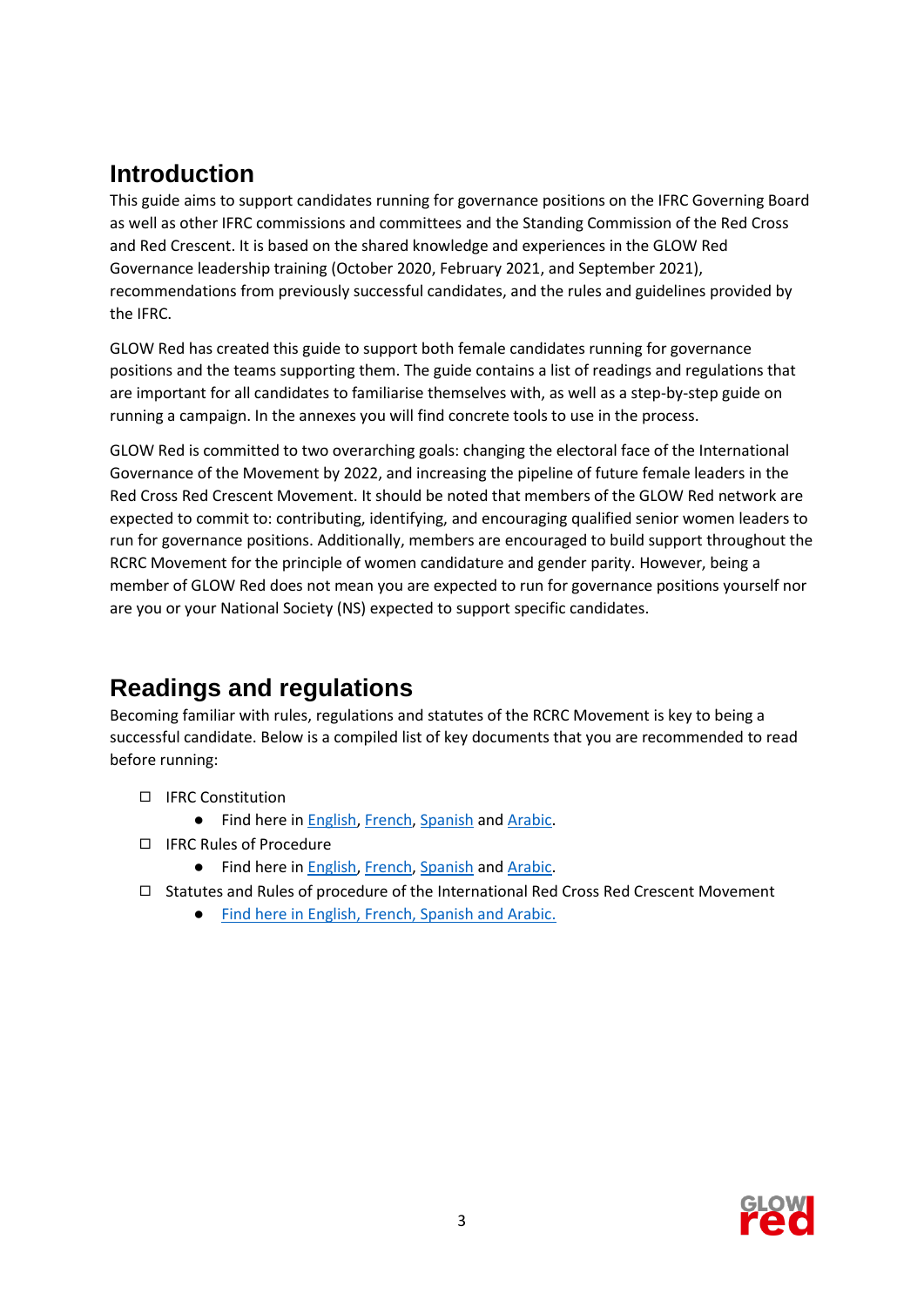# <span id="page-3-0"></span>**Running your candidature – step by step**

*"Before running for the Governing Board, be active in the commissions and committees. This will help you understand the procedures, people will start to recognize you, and you get a chance to prove yourself."* 

> Kate Forbes, Chair of Audit and Risk Committee Member of the IFRC Governing Board

Being visible and effective in the advisory bodies to the Governing Board is a good way to expand your sphere of influence and get experience of the way the board works.

# <span id="page-3-1"></span>**Step 1: Understanding the Position and Getting the support from your National Society**

When you run for a seat on the IFRC Governing Board, or for any Committee or Commission, the very first step is to have a thorough understanding of the open Governance Positions. This involves knowing what the relevant criteria are, both for you as an individual and for your National Society.

Once you have ensured that both you and your National Society meet the criteria, it is then time to get the full support of your National Society. In terms of the elections for the IFRC Governing Board, it is pivotal to understand that it is National Societies that are elected to seats, not individuals. It is not an individual campaign; it is a National Society campaign<sup>1</sup>.

National Societies will choose an individual to represent them on the IFRC Governing Board, this individual is typically the President or Vice-President of their Governing Board, although there are instances where another individual is chosen. Without the full and active support of your National Society for you to represent them on the Governing Board, it will be impossible for you to put your candidature forward.

First you need to ensure that your National Society's books and audits are in order, speak with your National Society leadership to make sure that they meet this requirement. Secondly, you must ensure that your National Society is currently able to run for an IFRC Governing Board position. Note that a National Society may only sit on the Governing Board for two consecutive 4-year terms.

Find in Annex 1 outlined descriptions on the different International Governance positions being elected by the General Assembly in 2022.

**Remember:** Your National Society members are your ambassadors!

Staff and volunteers from your National Society can support your candidacy and vouch for you in their communication with other National Societies. Inform them of your NS goals and ambitions and about your skills, abilities and experience! Your entire National Society should know about the campaign and be sharing the key messages.

<span id="page-3-2"></span> $<sup>1</sup>$  Note that for the Standing Commission, you are elected as an individual not as a national society</sup>

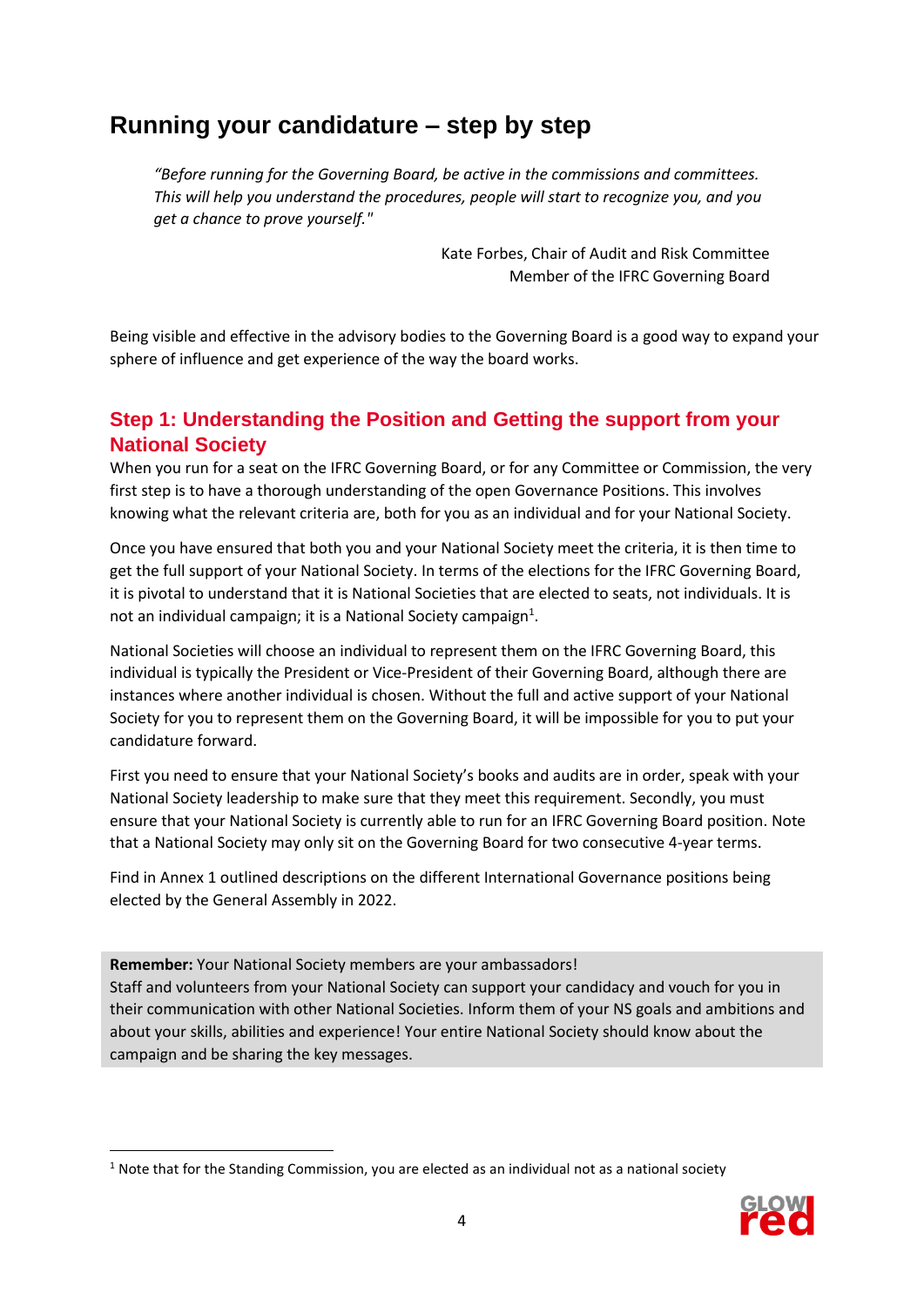## **Step 2: Setting up your campaign team**

This candidature is a team effort, and you will need support from other people to be successful. GLOW Red acknowledges that some National Societies are larger than others and while some may have entire departments dedicated to Communications, others may only have a handful of staff members. It is integral that you remember the fundamental principle of Voluntary Service. Reach out to the volunteers that exist within your National Society or to other National Societies in your region who are willing to help. Many volunteers include former and current project managers, communications professionals, and those with administrative experience. Leverage the experience, enthusiasm and passion of your volunteer base to have them support your National Society's campaign.

Some roles and competences that you might need to surround yourself with are listed below. Find in Annex 2 examples of job descriptions that you can use when recruiting your campaign team.

- **Campaign manager** to oversee the campaign. This should be someone you trust, who gives good and salient advice.
- **Communications officer** to help craft the campaign message where you present who you are and what you will bring. This person can also give technical advice on creating digital material, videos etc.
- **International relations** include someone in your team who has a big network within the RCRC Movement.
- **Administrative Assistant**

**Remember:** Other than your direct team, you will need to create and cultivate a network of supporters who can advocate for you, promote you and endorse you. Find your champions!

## <span id="page-4-0"></span>**Step 3: Reaching out and Checking the Temperature**

Before announcing the candidature begin canvasing with other National Societies within your region, and any other National Societies that you and your colleagues have relationships with. Work with your National Society's International Relations department, if you have one, and figure out which National Societies that you have strong relationships with and how you can leverage these relationships.

● Reach out to friends in the Movement and ask them:

*"If I would run… What would you say is most important…?"*

- Identify the strongest voices in each region and reach out to them. What recommendations do they have? What can you do to get their support?
- What is your National Society's reputation? How can you leverage this reputation to work in favour of your campaign? What bilateral relationships does your National Society currently hold?
- Many sub-regions have formal or informal rotations amongst different National Societies in terms of who runs for Governing Board positions and when. Make sure to inform yourself on the practice within your subregion.

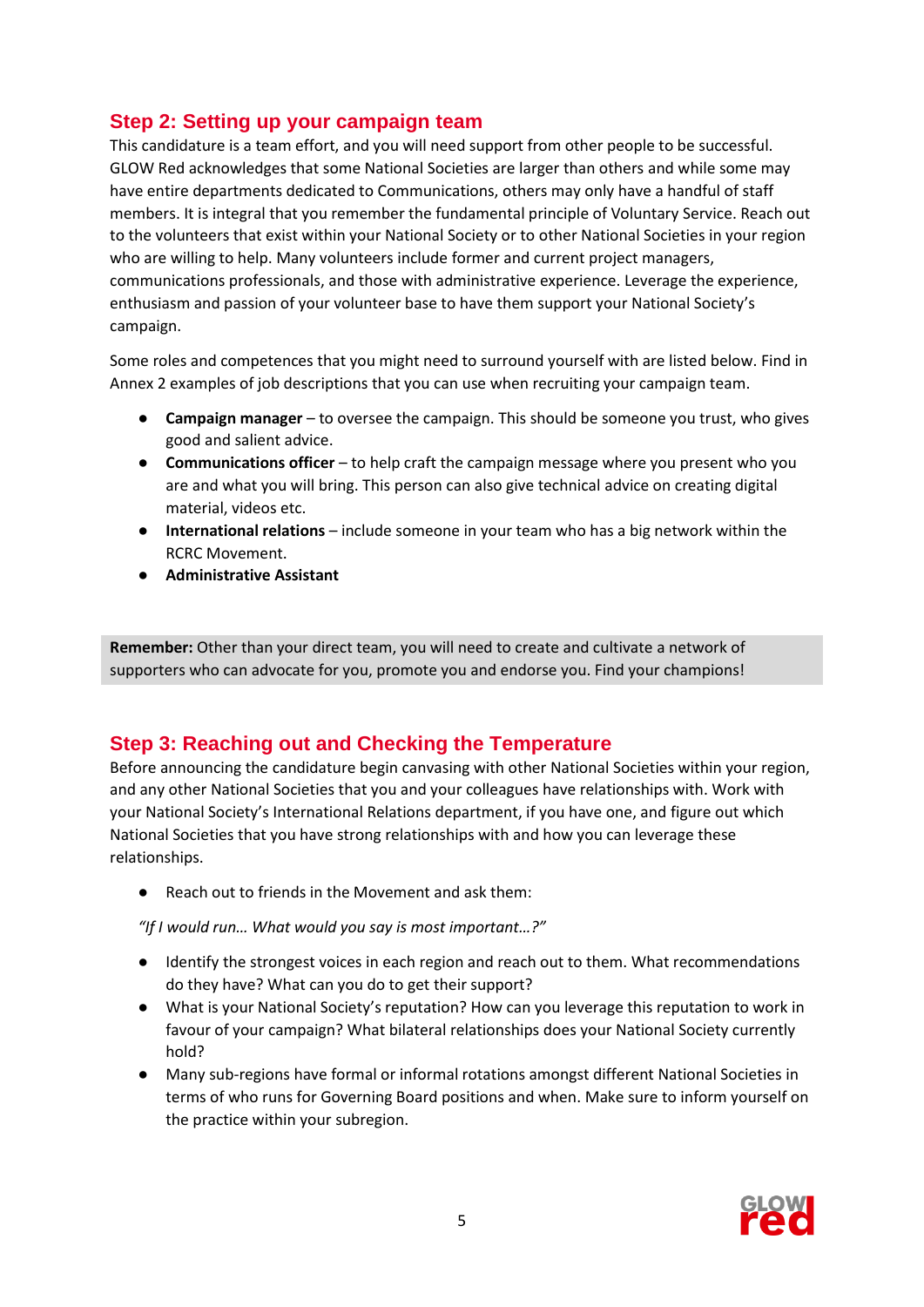- It is important to know and understand the interests and positions of other National Societies in the region and coordinate with them throughout the candidacy to avoid any clashing priorities.
- Speak with your National Society leadership and stay up to date on the different meetings going on in your region and others where you can participate.

# <span id="page-5-0"></span>**Step 4: Announce your candidature**

Announcing your candidature is a key step in ensuring that all Movement partners, which includes your voters, are aware of your intent to run.

In terms of official timeline, IFRC Procedures<sup>2</sup> states that there is a 60-day deadline for nominations for President, Vice President, Governing Board Member and for Commissions and Committees. Nominations must be submitted in writing no later than 60 days before the opening meeting of the General Assembly at which elections are to take place. The only formal aspect of being a candidate is the formal submission to the Elections Committee according to the rules and standards of the Election Committee.

In terms of best practices, the announcement of candidatures is typically done by the leadership of the National Society. Candidates may write informal and personal messages to their contacts, but the official communication is done by National Society Leadership. Below is an example on announcing your candidature:

The Canadian Red Cross announced Sara Fowler's candidature for the IFRC Governing Board through the release of short video which was sent together with an official letter to all National Societies. This combination of a video and a letter gave Movement partners a choice in terms of how they wanted to hear Ms. Fowler's messages. The video was easy to share and was close-captioned.

# <span id="page-5-1"></span>**Step 5: Crafting your message**

When crafting your message and credibility statement, consider these four questions below:

- Who are you?
- Why are you a good candidate for the board?
- What experiences will you bring?
- What makes you unique?

**Remember:** it is not only the substance in your message that is important, you must also be mindful of how you deliver it – your electoral presence!

When you are conveying a message the words you speak only make up a small part of what your listeners perceive. Your paralinguistic skills (voice, tone, pace etc.) and your body language are just as important for your message to come through and be powerful.



<sup>2</sup> Rule 26.1 and Rule 27.1 In the IFRC Rules of Procedures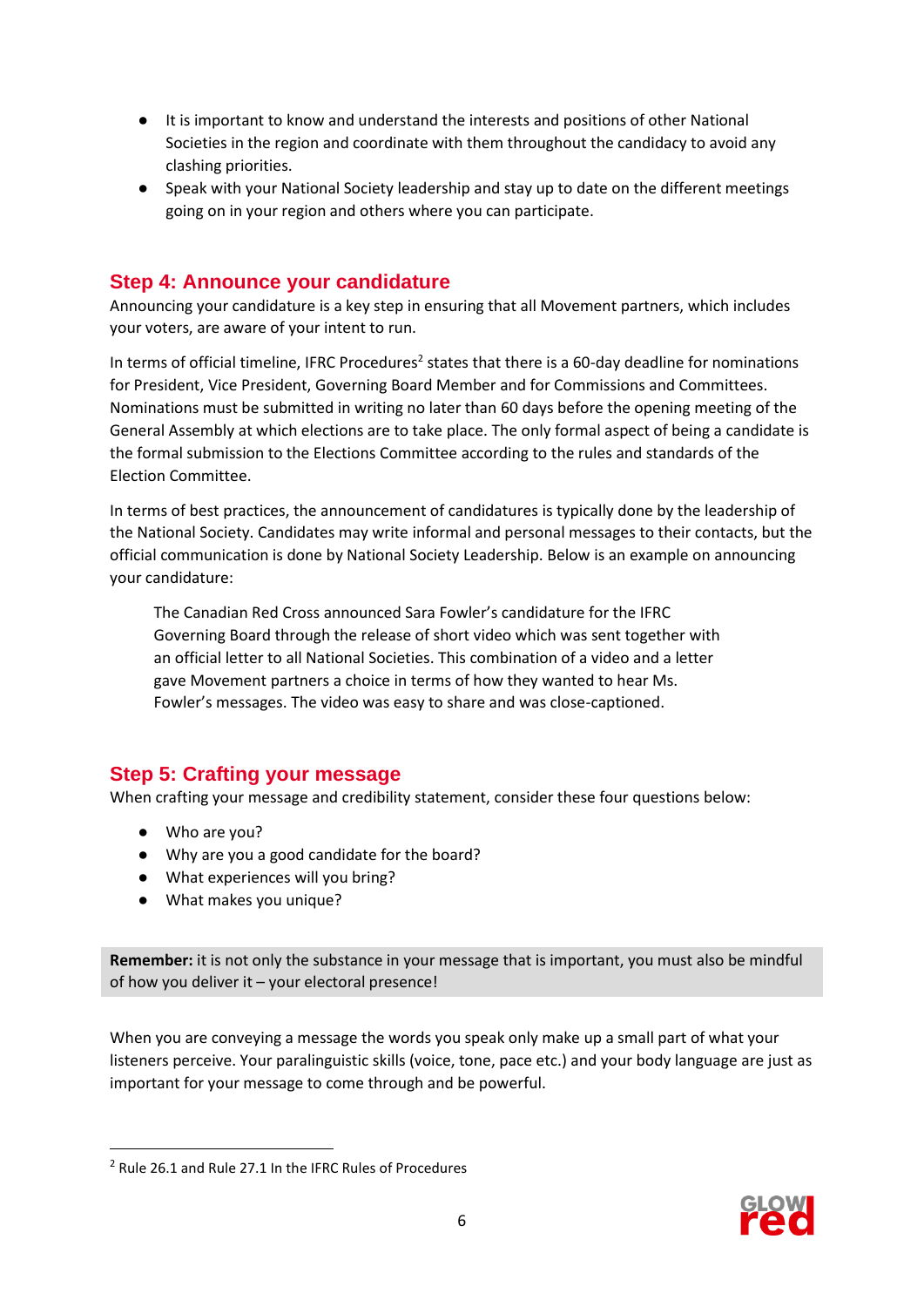#### **Appearance**

- Be powerful and approachable.
- Be appropriate and authentic.
- Wear the Red Cross Red Crescent of your National Society.
- If it suits your personality, wear something colourful. Another suggestion is to wear the national dress of your home country. Ensure that whatever you are wearing makes you feel confident, comfortable, and powerful.

#### **Communication and vocal skills**

- Articulate and use word boundaries, which are the short gaps or pauses between words. Remember that not everyone is a native speaker of the language you are speaking, so focus on not speaking too quickly.
- Take pauses.
- Use your body language to demonstrate confidence and emphasize key messages.
- If culturally appropriate, maintain eye contact. When recording a video, it is important to look into the camera, this gives the appearance of eye contact to those watching the video.
- When recording a video message, to maintain eye contact avoid reading from your screen.
- The video should be short, aim for 2-3 minutes.

#### **Substance**

- Your message!
- Who are you and what will you bring to the table?
- What makes you unique from other candidates?
- Why are you running for election? What is your "Why?"? Why did your National Society select you as their representative?
- Highlight your RCRC Movement experience and other unique experience that you can share with the Movement.

# <span id="page-6-0"></span>**Step 6: Deliver your message**

## **Create an eye-catching pamphlet or flyer:**

- This can be sent virtually and/or physically.
- $\bullet$  Translate your material a simple way to make sure your message reaches many more National Societies (i.e. voters), it also shows an inclusive leadership style. Note that the six official languages of the General Assembly are: Arabic, Chinese, English, French, Russian and Spanish.

## **Create a compelling video:**

All candidates will be asked to create a 3-minute video where they present themselves and what they will bring to the Governing Board. This will be published on FedNet together with your CV and programme of candidature. Creating a good compelling video is thus an important task in the process as it is the main item that voters will see. You may also want to create other videos to increase your digital presence and visibility (especially with the current COVID-related travel restrictions).

In annex 3 you will find a technical guide on how to create a video using your mobile phone.

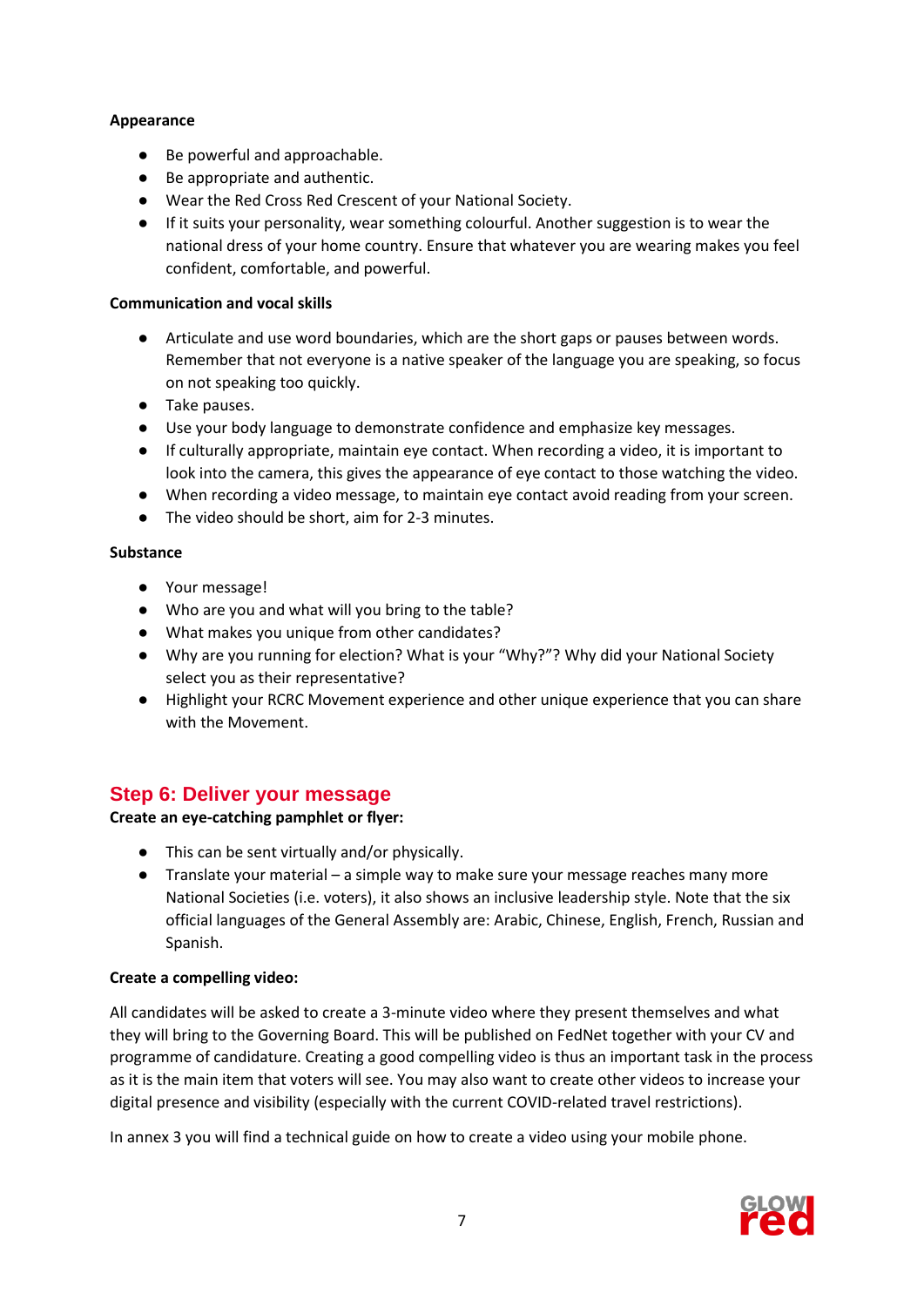#### **How to create a compelling video:**

- **Wording:** Try to use positive words avoid words that make you sound insecure or doubtful. See below a list of words with negative and positive tones.
- **Eye contact:** Look straight into the camera. To appear more natural and maintain eye contact it is recommended that you avoid reading a script and instead speak from memory or from draft notes.
- **Body language:** To appear more dynamic on video and a good way to signal assertiveness is to actively utilize body language. One great example is using your fingers to list and "count" items. Experiment with body language and see what happens if you stand up when you talk, perhaps further away from the camera so that we see more of you, or closer to the camera to focus on your face. Find what feels most natural and flattering for you.
- **Background:** If possible, film your video in a location or multiple locations that represent you and your National Society. For example, you may decide to film next to your National Society's flag or in the lobby next to artwork that represents your National Society. If you feel more comfortable at a desk, this is another option. Filming outside, in a quiet location, is another great idea.
- **Language:** Review the audio of your video and ensure that it is clear. It is recommended to add subtitles to the video, in different languages. Ideally, if possible, record original videos in the various languages you are able to communicate in.
- **Get feedback:** Send the video to colleagues and ask what they think. If possible, work with your Communications department or someone who has a background in communications and have them review the video.

| <b>Negative words</b> | <b>Positive words</b>          |
|-----------------------|--------------------------------|
| Failure               | Learning                       |
| Afraid                | Curious                        |
| I hate                | I prefer                       |
| Criticism             | Advice / guidance              |
| <b>Anxious</b>        | Eager / keen                   |
| <b>Boring</b>         | Consistent / reliable / stable |
| Problem               | Challenge                      |
| Overwhelmed           | In demand                      |
| Nosey                 | Interested / attentive         |
| Stressed              | Maximised / energised          |
| Exhausted             | Recharging                     |

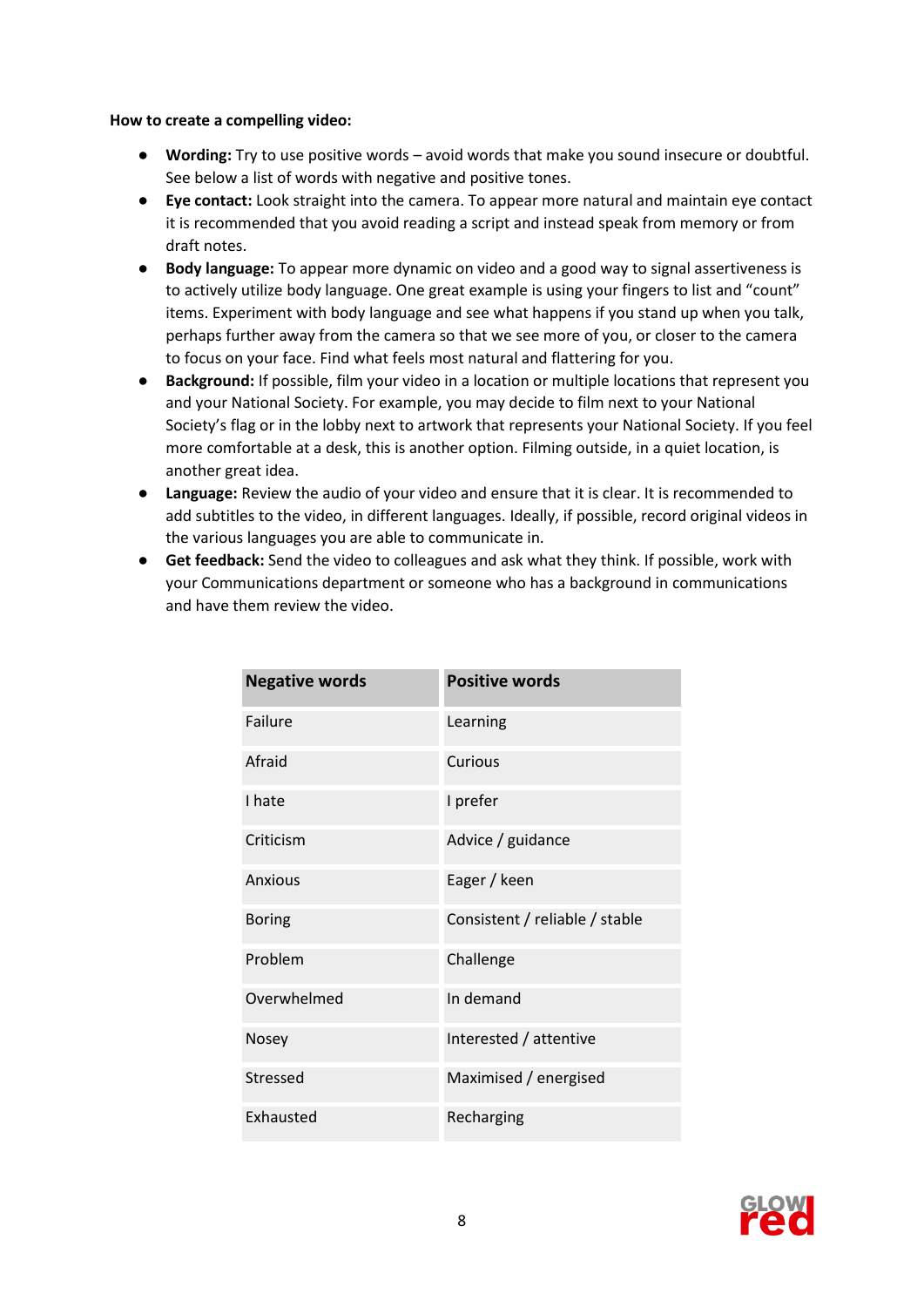# <span id="page-8-0"></span>**Step 7: Personal connections**

When your messages and value statements are done, you need to make sure they reach people. This is when you will need help from your National Society as well as your supporters and champions. Ask them to endorse you and pass your message forward.

*"If you are running for the Standing Commission- remember to communicate with your voters! If you are running for an IFRC position, assure that your National Society promotes you!"* 

Mercedes Babé, Chair of the Standing Commission

#### **Communicate with your voters!**

When you get feedback on your communications, it is important to take the time to reply. It may be both tough questions and negative feedback or reactions, as well as words of encouragement. It is recommended that either you or a staff member reply to each email, Facebook comment, tweet and any other communication individually coming from a National Society. Thank them for contacting you and respond to their query.

When the elections are approaching all presentations will be published on FedNet.

#### **Social Media**

Due to the virtual nature of campaigns, it is recommended that candidates utilize social media. Many different social media platforms exist, and it is important to choose one that suits you and your team's skills, style and capacity. See below a high-level overview of some of the different platforms that exist and some tips and tricks:

#### **Facebook**

- Many candidates use their personal Facebook account as a way to showcase themselves, another option is to create a secondary Facebook account solely for your election or a separate Facebook page. The method you decide to use depends on your personal level of comfort.
- Facebook tends to be the most popular social media method used by past candidates.

#### **LinkedIn**

- LinkedIn is a great platform to use, as if you already have an active profile many potential voters will already be amongst your connections.
- The style of LinkedIn is more formal and professional than other social media platforms, keep this in mind when you are using it.

#### **Twitter**

- What makes Twitter unique from other social media platforms is its immediacy. Users are able to witness, report, and comment on global events almost in real time. Twitter will tend to have the most up to date news.
- Twitter is a great social media platform to interact with potential voters and build relationships, as they are able to react and retweet things that you post.
- Twitter requires more social media management than other social media platforms as it moves at a much quicker pace.

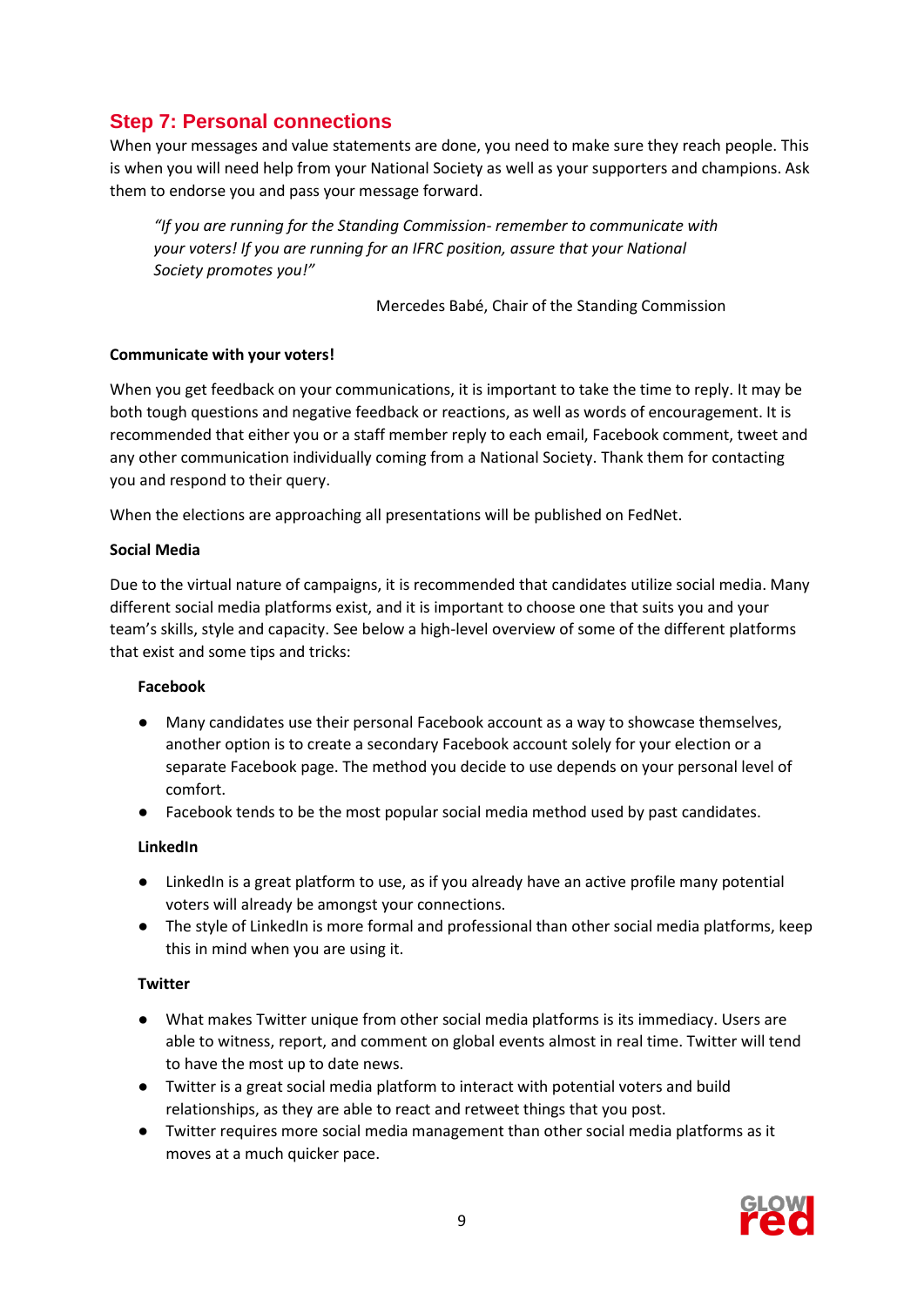# <span id="page-9-0"></span>**Step 8: Personal presence before the General Assembly**

In the months leading up to the General Assembly you need to make yourself visible in the RCRC Movement and among the voters. Find out if there are any regional statutory meetings happening where you can participate, or other regional conferences where you can make an appearance. Are there any RCRC Movement wide meetings or summits happening? For example, the Climate: Red Conference or the Annual GLOW Red Network Meeting. Map these out and ensure that you, or someone from your team, is attending these meetings.

Participating in panels is a great way to get exposure. It is also a chance to show your expertise and priorities, and your confidence in public speaking. Be active and reach out to conference organisers and ask/offer to sit on a panel. Once you have participated in one panel, and done a good job, you will most likely be invited back.

**Remember:** there are a lot of interesting webinars taking place where you can participate either as a speaker or panellist, without having to travel anywhere.

## <span id="page-9-1"></span>**Step 9: Personal presence during the General Assembly**

When you are finally at the General Assembly, where the vote will take place, create a strong and positive atmosphere around yourself. Be present, talk to your supporters, and welcome questions. Attend informational sessions, side-events, and networking opportunities. Additionally, get involved in presenting and attending side events. Find out what different events your National Society is involved in and make sure your attend.

#### **Simple steps to prepare:**

- Compile a list of friends in National Societies
- Have a clear pitch to present to the people you meet, with your top three priorities and why these are important to you and your National Society.
- Prepare your 3-minute presentation that you will give at the General Assembly

*"Prepare your why! Why should other National Societies vote for you? What does your National Society bring to the Governing Board?"*

Mercedes Babé, Chair of the Standing Commission

# <span id="page-9-2"></span>**Step 10: The Results of the Election**

No matter the results of the election, it is pivotal to handle the outcome with grace, ensuring that you thank your support team and the voters that cast their ballots in your favour.

## **If you are elected to a Governance Position**

Congratulations, you have been elected to a Governance Position! The most important thing to keep in mind is that you are now a representative of the IFRC. Thinking globally is key, you must think in terms of best interests for the entire RCRC Movement. Find below under the heading Being an effective board member more information on concrete steps to take in this role.

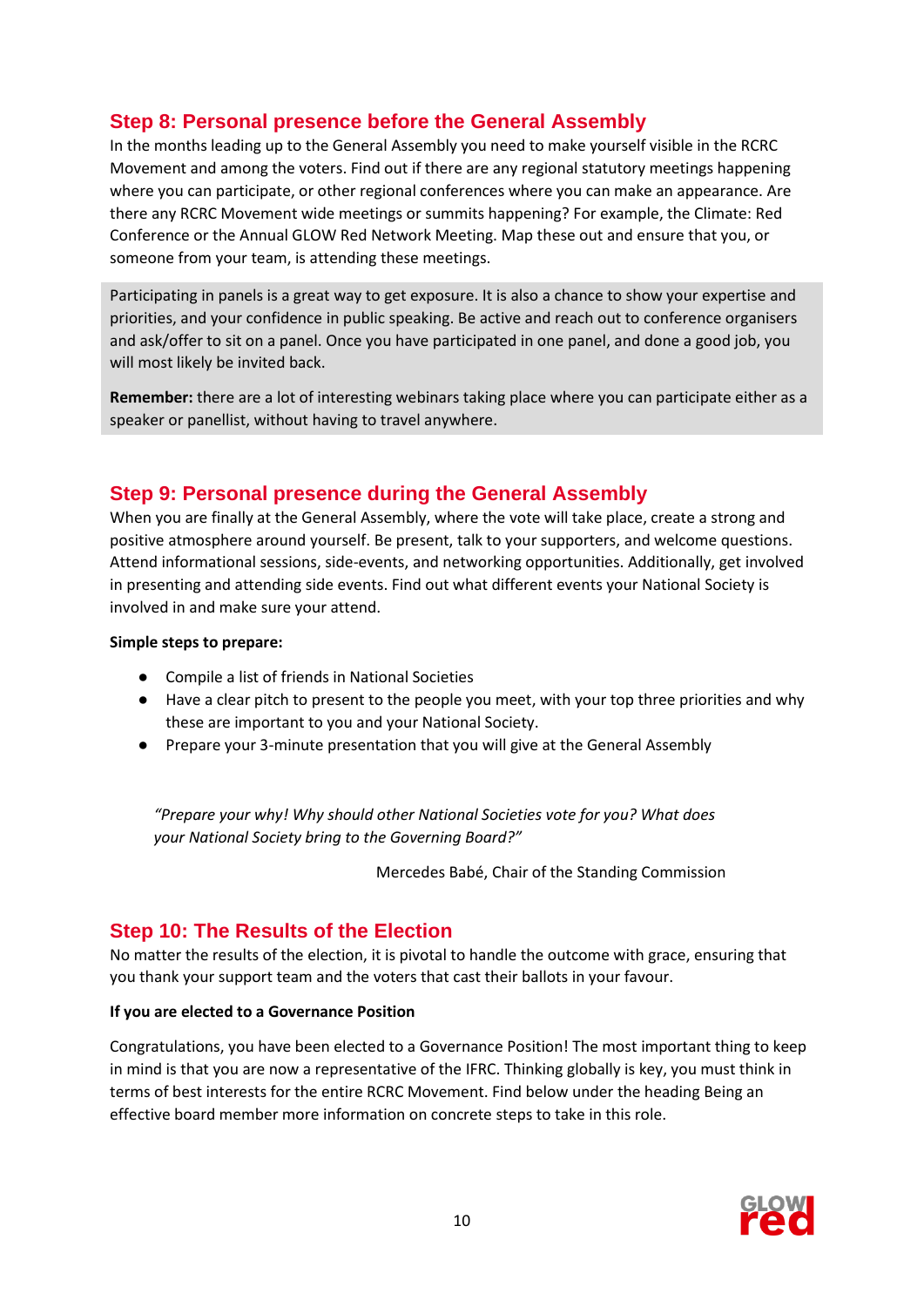#### **If you are not elected to a Governance Position**

The first step is to thank the staff from your National Society, and the groups of National Societies that have been actively supporting you throughout your campaign. It is important that all voters, supporters, staff, and friends are thanked.

Throughout your campaign you would have made yourself known in the Movement and will most likely have certain important issues or topics in the Movement that you are passionate about. You can think about how you can engage on these topics while not being a part of any Governance position. Seek out how you can be a good supporter and contribute to the change - you may have advocated for. This will demonstrate that you were serious in your campaign but also signal that you may run again.

Remember that just because you were not elected this time, or to a certain position, does not mean that you cannot run again in 2 or 4 years or for a different position. Do not take the outcome of the election personally, there are always multiple factors at work in determining who will be elected for any position.

If you do decide to run again, it is important to figure out why you weren't elected. What were the barriers to your success? What can you change in your next campaign or during the previous period before next elections? If you feel comfortable, reach out to some people you trust in the Movement and ask them for feedback.

# <span id="page-10-0"></span>**Being an effective board member**

When you have successfully completed your campaign and have a seat in the IFRC Governing Board or one of the commissions or committees, here are some things to consider to be an effective and appreciated board member:

- See the organisation as a whole remember that as a member of the IFRC Governing Board and its commissions and committees you are representing the Federation as a whole, not separate National Societies and clearly not your NS of origin.
- Come prepared make sure to read the material before the meeting. According to previous board members it is easy to tell when a member is not familiar with the material, and the board risks making bad decisions because of it.
- $\bullet$  Give your comments when they add value do not just copy what someone else has said. This is easier if you are well-prepared.
- Do not be a single-issue board member, participate equally in all discussions and treat each topic with the same passion and concern. Push yourself to make your voice heard – show that you belong in the room.
- Get to know other board members and the group of advisors they have a lot of influence and information that could be valuable to you.

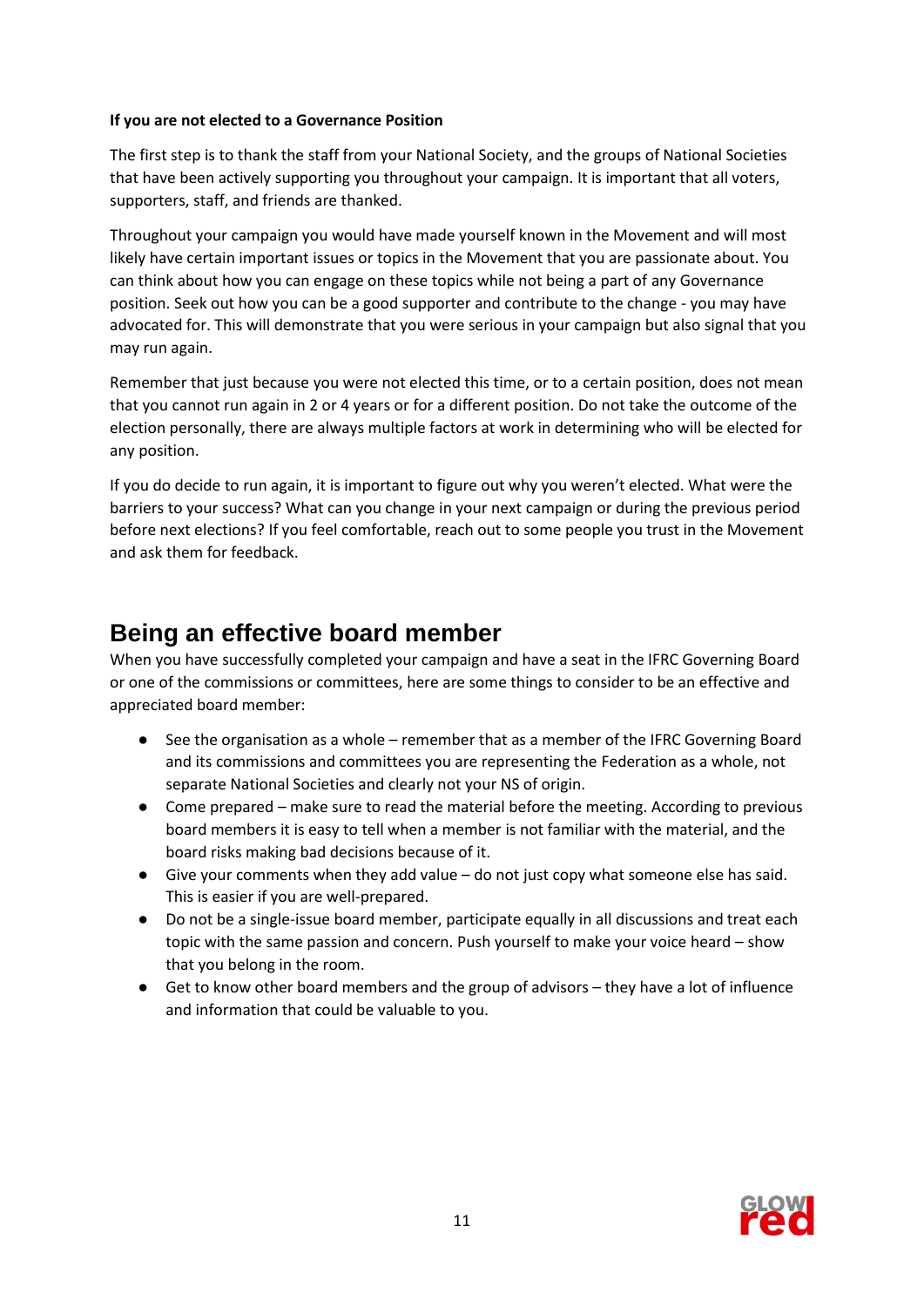# <span id="page-11-0"></span>**Annex 1: International Governance positions elected in 2022**

The following positions are being elected in the General Assembly 2022:

## <span id="page-11-1"></span>**President**

The General Assembly elects the President in a personal capacity. A person who has served two fouryear terms as President is not eligible to stand again for election (article 34.3 IFRC Constitution).

The duties of the President are described in [Article 25 in the IFRC Constitution.](https://media.ifrc.org/ifrc/wp-content/uploads/sites/5/2020/02/01_IFRC-Constitution-2019-EN.pdf)

Our current president is on his first term and can stand for re-election.

The **nomination** shall be accompanied by (1.) Attestation and declaration of integrity by IFRC and the nominating National Society, (2.) A CV in a format provided by the Election Committee and shall include a short statement in support of his/her candidature.

To win the most votes a campaign ahead of the General Assembly is needed to make the candidate known and trustworthy. This involves contacts with as many National Societies as possible in each region, extensive travels (if situation permits – otherwise digital contacts) etc. Often, the elected President has had a position in the Governing Board already, as Vice President or member.

# <span id="page-11-2"></span>**Vice-presidents (one per statutory region and one ex-officio: Switzerland)**

The General Assembly elects four National Societies, one from each of the four Statutory Regions established in accordance with the Rules of Procedure, for the purpose of each of them appointing a member of their National Society to the post of Vice-President for a period of four years. Once appointed, the Vice-Presidents shall serve in a personal capacity (article 34.4).

The duties of the Vice-Presidents are described i[n Article 26 in the IFRC Constitution.](https://media.ifrc.org/ifrc/wp-content/uploads/sites/5/2020/02/01_IFRC-Constitution-2019-EN.pdf)

Any National Society elected for the purpose of appointing a Vice President or a National Society member of the Governing Board and having served two consecutive four-year terms in either capacity or combinations thereof is not eligible to stand again for election until a further four-year term has elapsed (article 34.6). **Out of the current Vice-Presidents, China, Senegal and Turkey have served two four-year terms as either Vice-presidents and/or in combination as National Society members and cannot stand for re-election.**

The nomination shall be accompanied by (1.) Attestation and declaration of integrity by IFRC and the nominating National Society (2.) In respect of the nomination of a National Society for the purpose of appointing a Vice-President, the National Society shall communicate to the Election Committee the name of the person it intends to appoint to the post. This communication shall be accompanied by a CV and a statement from that person.

Eligible candidates for the office of President and Vice-President shall have held similar senior office and have a sufficient command of at least one of the working languages of the International Federation. Further details of the profile shall be established by the Election Committee for approval by the Governing Board.

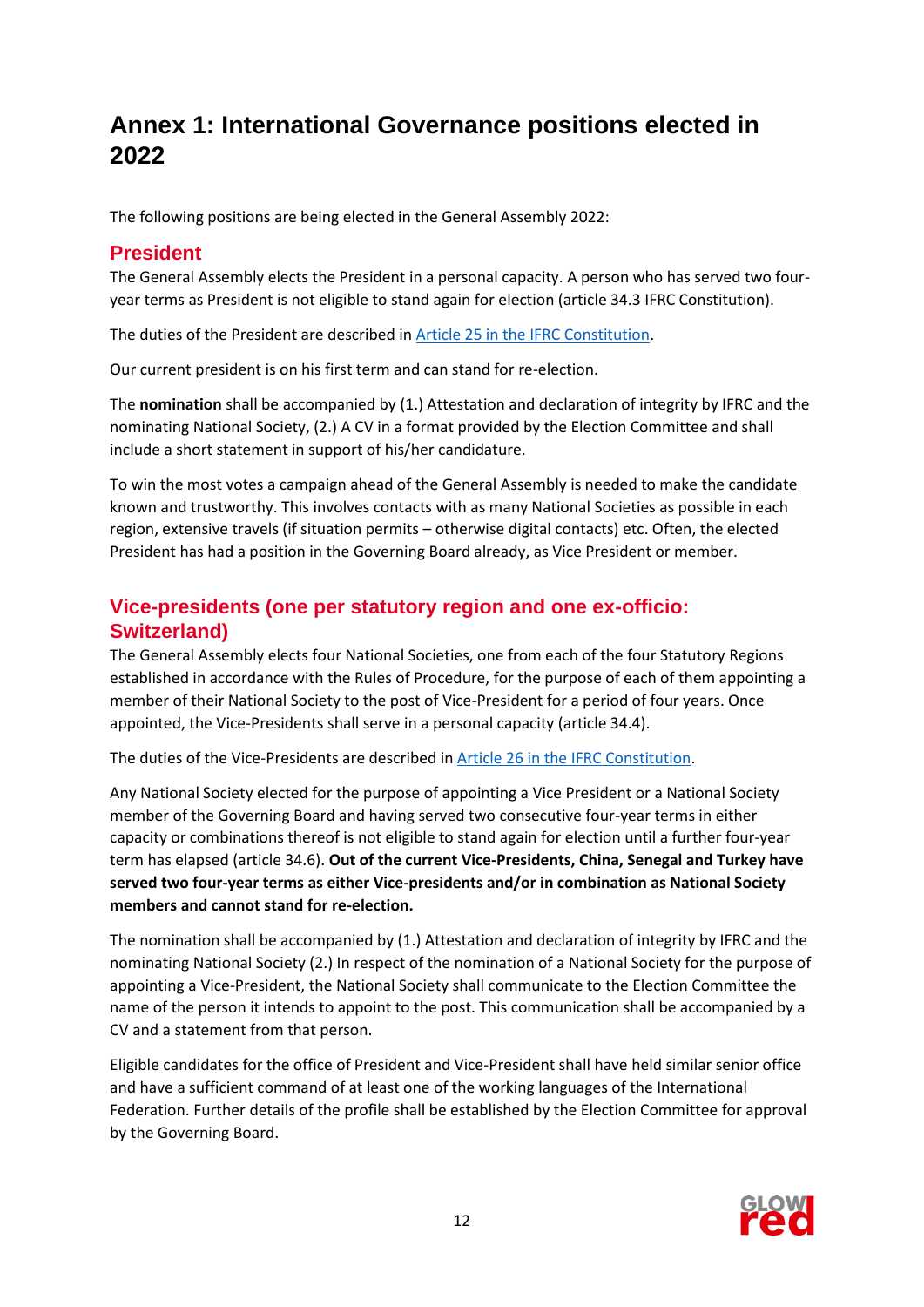Vice-Presidents are often, but not always, coming from the current members of the Governing Board. It is possible for 2021 that a woman can make it to Vice-President directly if it is a well-known candidate. To become a Vice-President campaigning is necessary.

# <span id="page-12-0"></span>**National Society members (5 per statutory region)**

The General Assembly shall elect from each Statutory Region at least two National Society members of the Governing Board with a female representative and at least two National Society members of the Governing Board with a male representative.

The nomination shall be accompanied by (1.) Attestation and declaration of integrity by IFRC and the nominating National Society (2.) In respect of the nomination of a National Society for membership of the Governing Board, the National Society shall communicate to the Election Committee the name and gender of the person who it shall appoint to serve as its representative on the Governing Board if it is elected. This communication shall be accompanied by a CV from that person.

## <span id="page-12-1"></span>**Nominations**

Nominations of persons for election to the office of President, of National Societies for the purpose of appointing Vice-Presidents, and of National Society members of the Governing Board, may be made by the National Societies, and shall be submitted in writing to the Secretary General for dispatch to the Chair of the Election Committee not later than sixty days before the opening meeting of the session of the Assembly (rule 26.1 Rules and Procedures).

In many sub-regions National Societies take turns to present their candidacy to make sure that their region is represented (and candidates are not competing against one another). Make sure to inform yourself on the praxis in your sub-region.

# <span id="page-12-2"></span>**Possible profile of candidates**

There are no guidelines on who a National Society can appoint to represent them. The guidance of National Society Statutes states the following eligibility criteria for governance positions nationally:

*"Eligibility criteria for elected and appointed positions should ensure competent leadership for the National Society. They must also consider the independence and reputation of the National Society. Eligibility criteria for governance positions must exclude staff from running for elected office. If a governance member is recruited as a staff member, he/she must resign from elected office. However, in some contexts, national law requires staff representation on the governing board. In such cases, the procedure for the election of staff representative(s) must be described."*

Possible positions women candidates are/have been holding:

- Presidents
- Vice-presidents
- Senior governance members (at national or regional level)

There is nothing preventing a National Society from presenting a candidate who is a former member of their Governing Board or management.

The candidate needs to speak one of the 4 formal languages (unless arranging with translation themselves).

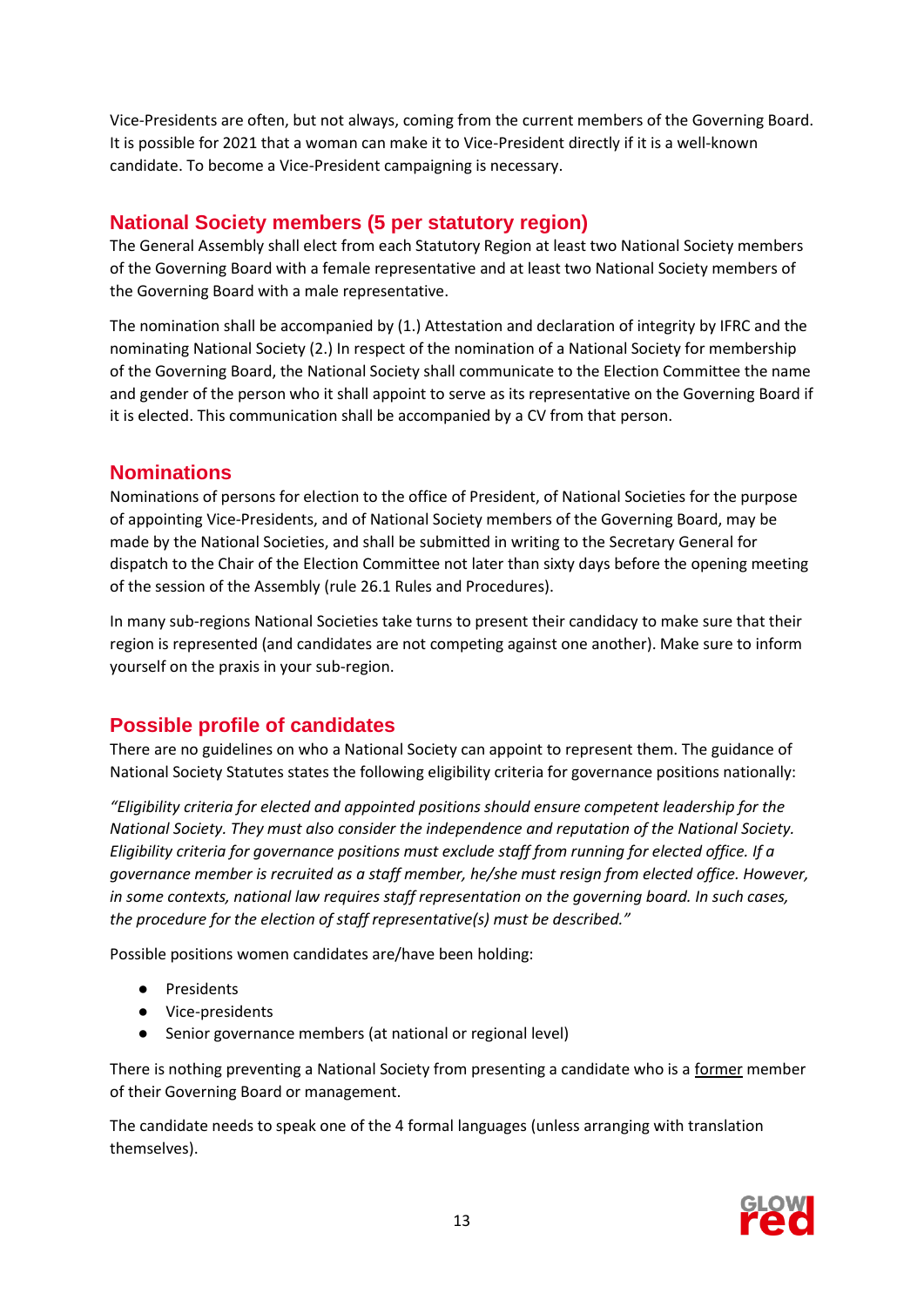# <span id="page-13-0"></span>**Annex 2: Suggested members to recruit for a campaign team**

## ● **Campaign Manager**

- $\circ$  To oversee the campaign, this individual is the focal point for all campaign activities.
- o This should be someone you trust, who gives good and salient advice.
- o Ideally this is someone with experience both campaigning for International Governance and the RCRC Movement.
- o This individual should be: highly organized, proactive and have the ability to manage people and possibly lead the rest of the team.

## **Communications officer**

- o To help craft your message where you present who you are and what you will bring.
- o This person can also give technical advice on creating digital material, videos etc.
- o This individual should have experience with social media.
- o Ideally this person should be multi-lingual or have connections to reputable translators.

#### ● **International relations**

- o Someone who brings a big network and knows who to contact.
- o This individual should understand the complex political environment of the RCRC Movement.
- o Should have a strong understanding of your National Society's priorities, your past and current partnerships.

## ● **Administrative Assistant**

- o Provides administrative support for the team and supports all other roles.
- $\circ$  Ability to work in a fast-paced environment and able to work independently.

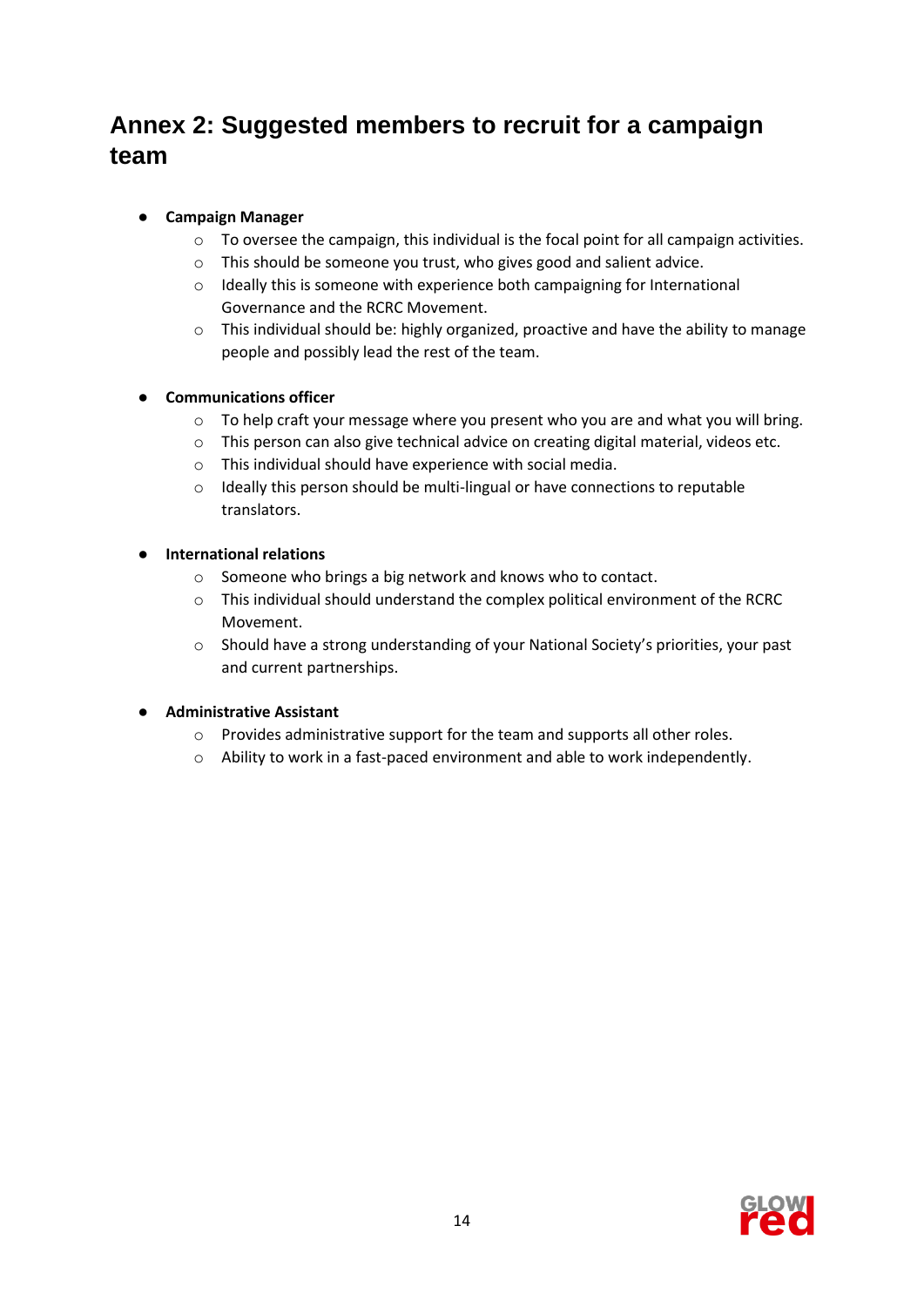# <span id="page-14-0"></span>**Annex 3: Making a campaign video (with your phone)**

Filming your campaign pitch or any other statements or speeches does not have to be very complicated. Nowadays videos are often watched digitally through phones or computers (on smaller screens), which means that the image quality of a cell-phone camera works well to record these kinds of messages. However, there are some simple things to think of to make your video look more professional and make your message come through better. They are listed in the guide below.

**Planning:** The more planning that goes into a recording, the better the result will be. A good way to get to the core of what you are after is to reflect on these questions before starting to record:

| What?  | What kind of video am I making? What format should it be in and what is the desired<br>duration?                                                                                                                                                                                                                                                                          |
|--------|---------------------------------------------------------------------------------------------------------------------------------------------------------------------------------------------------------------------------------------------------------------------------------------------------------------------------------------------------------------------------|
| Why?   | What is the purpose of this video? Do I have a call to action? What do I want the<br>viewers to do after seeing my video?                                                                                                                                                                                                                                                 |
| Where? | In what context will this video be shown? During a digital meeting, social media<br>platform or be published on a website? Do I need to adapt the content of my video<br>to that?                                                                                                                                                                                         |
| Who?   | Who will watch this video? Define the target audience. What information do they<br>already have or not have about what I want to say? Example: Can I speak in their<br>language or use subtitles? English subtitles on English videos are good, that way you<br>include viewers who can't hear and for any social media. Be careful with using too<br>many abbreviations. |
| How?   | How do I want to present myself and my message? Considering all the audience and<br>the platform, how can I get my message across in the most effective way?                                                                                                                                                                                                              |

**Equipment:** As mentioned, the image quality of a cell-phone camera is often high enough to make a good video but there is some other equipment that will improve the overall impression of the video. Ask someone else to hold the phone during the recording or place the phone (with selfie camera) on a piece of furniture to reduce shaking. If you have a tripod with a cell-phone holder you will get the best result. If you are filming a speech it is best to use a still camera. If you are documenting a branch or yourself in action it is more motivated to have a moving camera. A microphone or a headset is recommended to reduce noise.

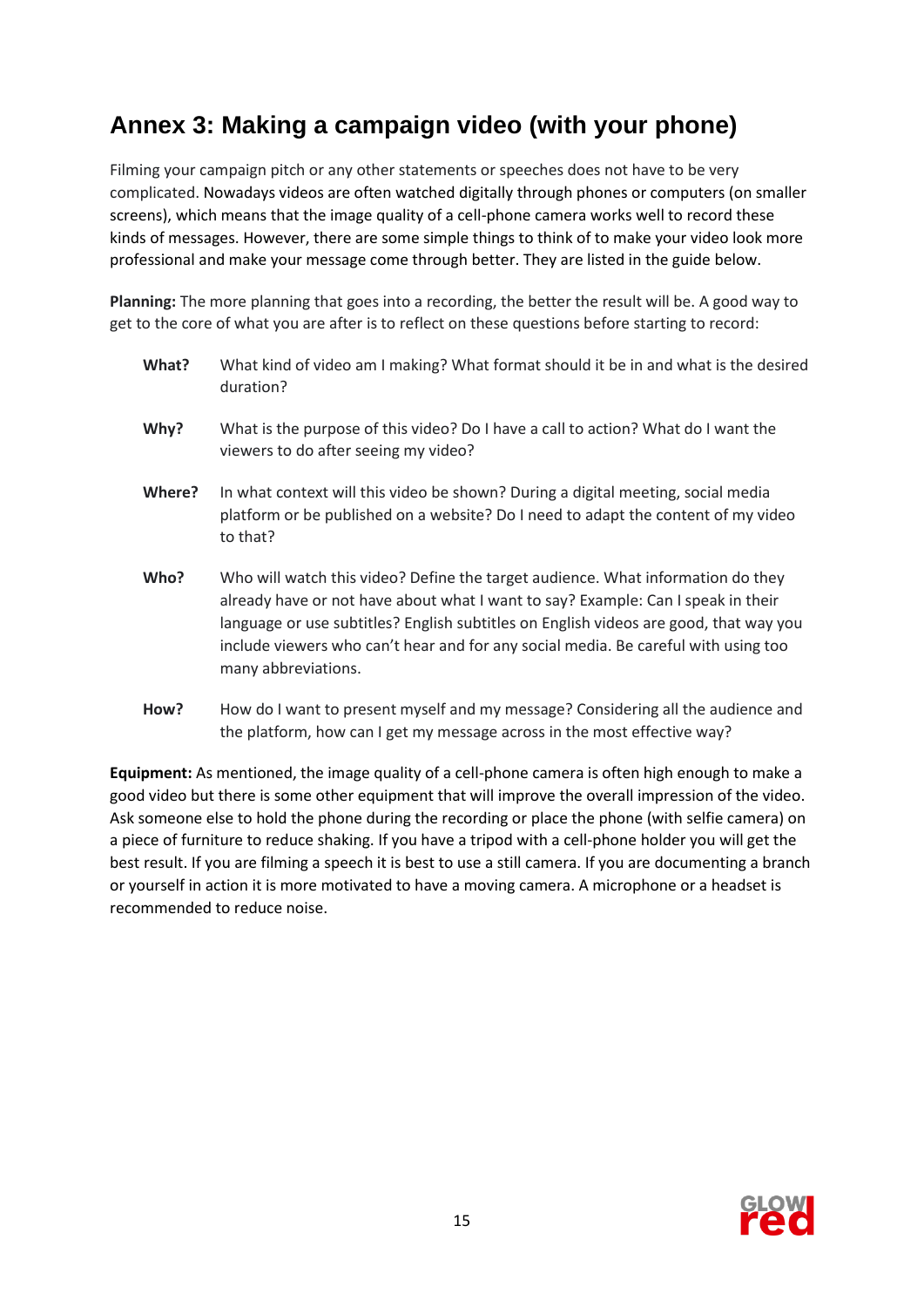

**Location:** Select a location in a quiet sound environment to record. Avoid buzzing and sharp or sudden noises. It is good to film in a bright place so that the face is illuminated, avoid backlight. Feel free to use both lamps and daylight. Try to avoid sharp shadows.

About the background: If possible, let the background give a sense of your professional role or picture your relation to the RCRC movement. Try to leave some space in the background, do not stand too close to a wall.

Filming outdoors often gives a vivid and interesting result if you can find a quiet place and use daylight. Avoid filming on windy days as it can disturb the sound.

**Angles and distance:** Look straight into the camera, (not at yourself on the screen if you use the selfie camera).

Film in landscape format:



Let the eyes end up at a height of two thirds from the lower edge, it is usually perceived as correct. This applies whether you are standing or sitting and regardless of distance to the camera. Standing up often gives a more active impression.

Place the camera in the same height as your eyes to avoid the "frog perspective" or looking smaller than necessary.

If you give a speech, you may place yourself in the middle of the screen or slightly to the side –for example if there is something that you want to show off in the background.

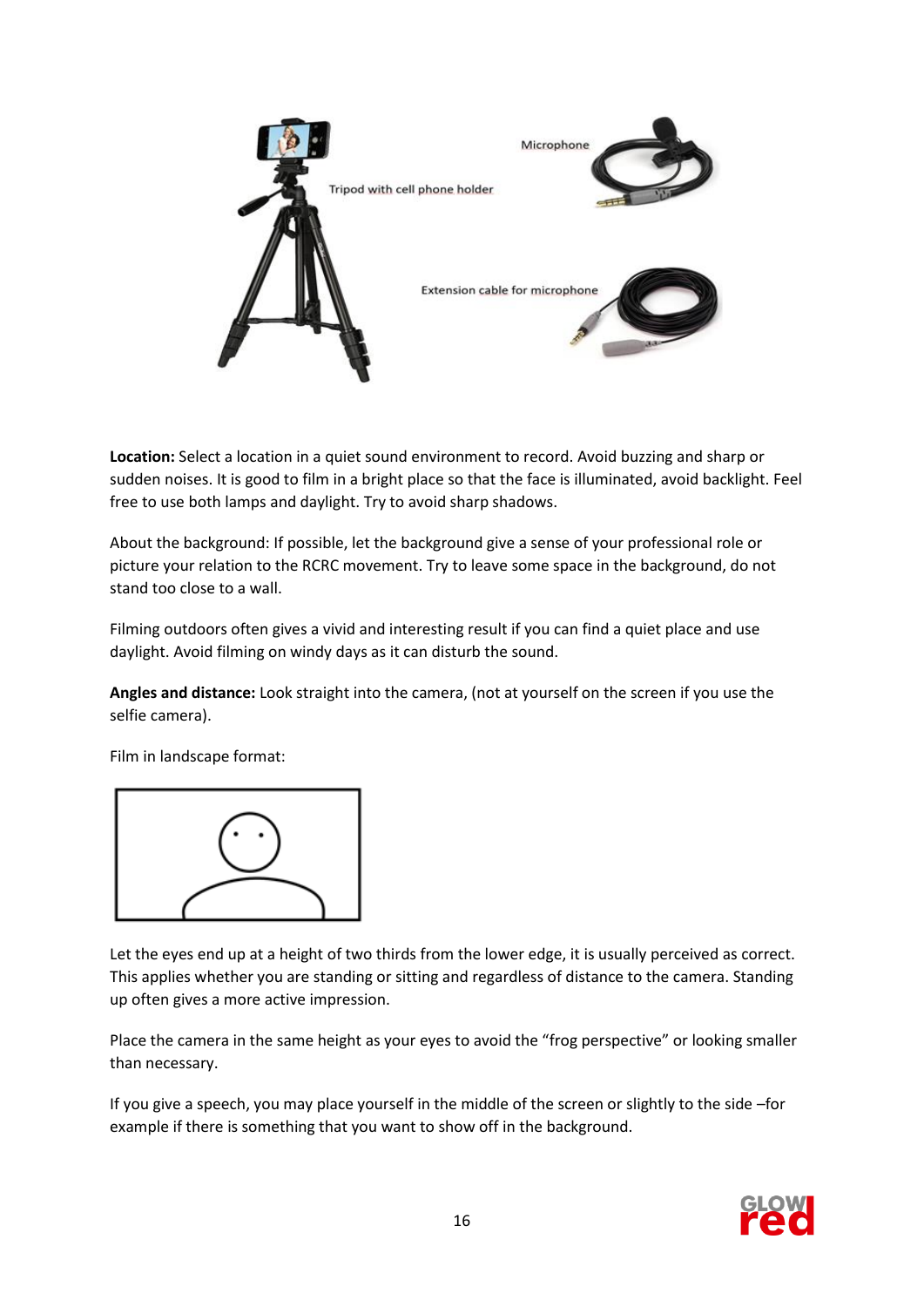**Performance:** Try to look straight into the camera as much as possible. This will engage the viewers and give the strongest sense of sincerity. Try to get a natural flow during the speech and think about the speed.

Speak loud and clear. Reflect on how you want to deliver your message, you can for example use pauses and hand gestures to enhance what you are saying or, when speaking of your passions, use a strong tone of voice, or when saying something positive, smile.

**Content:** I recommend writing down key notes or a script to learn by heart to make sure that you include everything that you want to say. This also makes it easier for you to match you speech to the desired length of the video. Define your target audience for the video and adapt your language and tone. Do you have a "call to action"? Make sure it is clear what you want the viewers to do. Show the video to a test audience and ask for feedback.

**Editing:** In editing it is possible to add a nametag, a logo (your National Society logo for example), subtitles when needed and other moving or still images. Editing the video also enables greater freedom during your recording.

**Sending the file**: To preserve image and sound quality, the best way is to save the video file from your mobile phone to your computer with a USB cable or bluetooth, and then upload and email the video file via for example, [https://sprend.com](https://sprend.com/) or <https://wetransfer.com/>

If you need to pause the recording between two questions / points, several clips are formed, which you then will have to send separately.

Look through the video before you send it so that you are happy with the content and so you know that the sound and light has been working well.